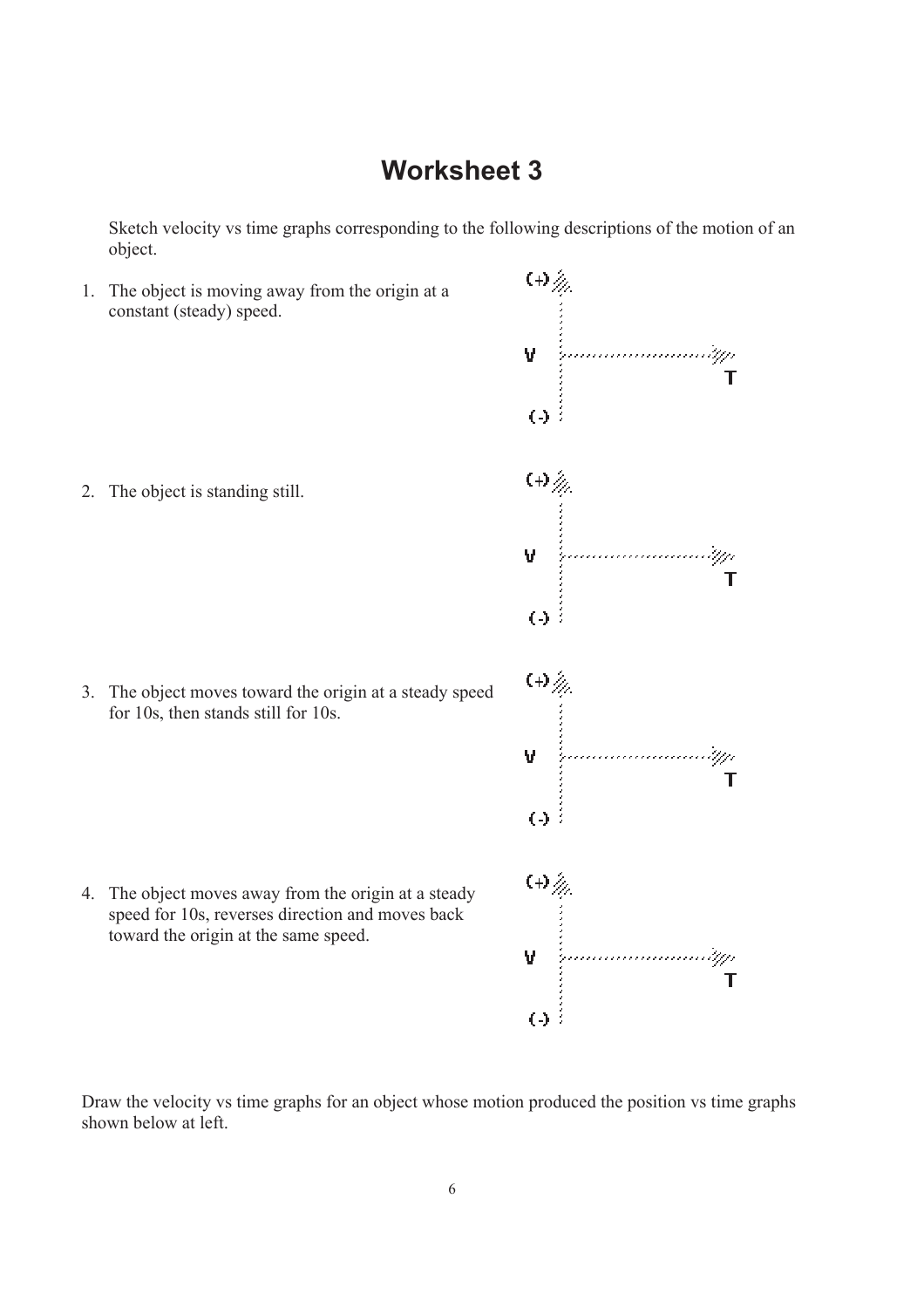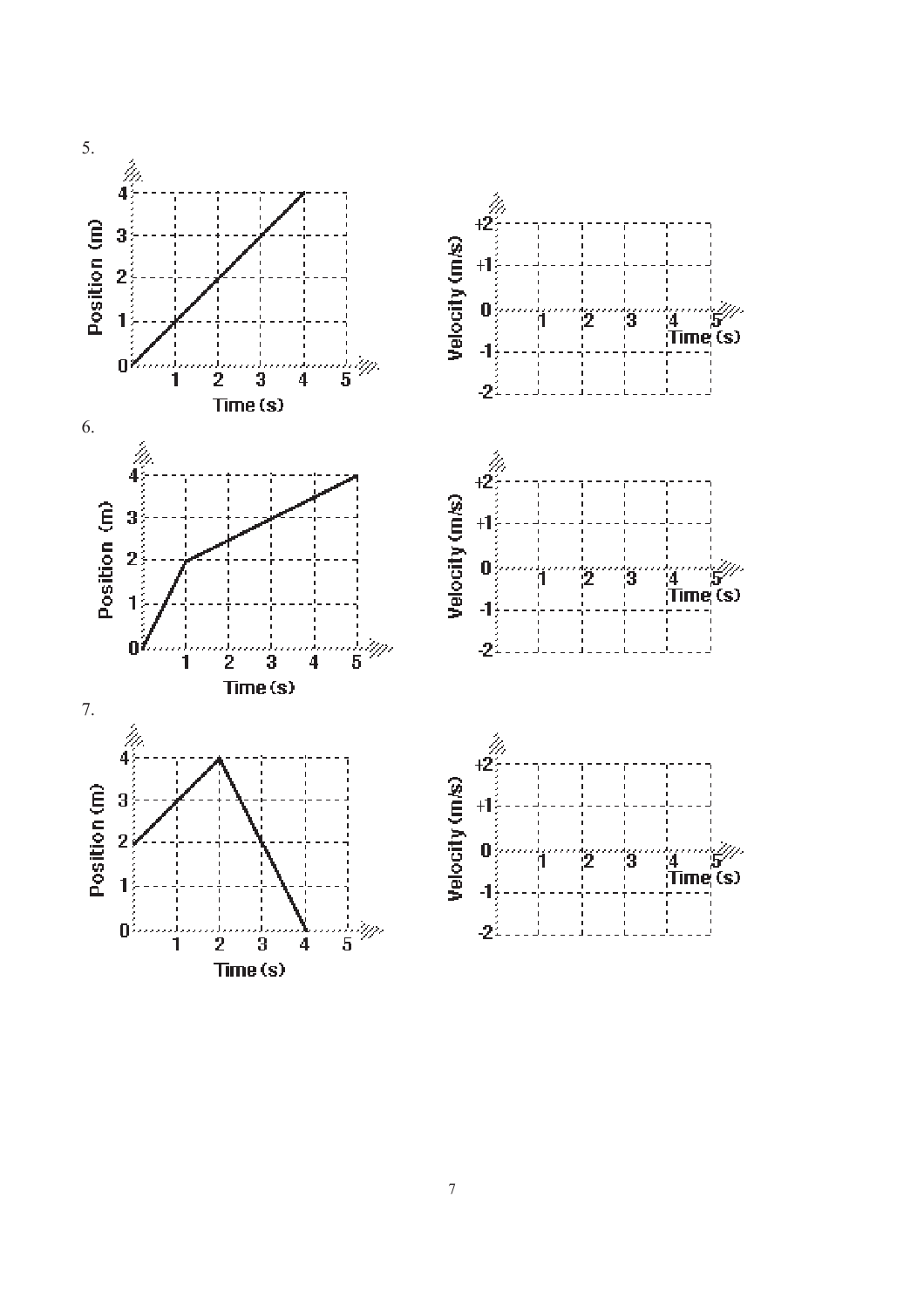

1. Robin, roller skating down a marked sidewalk, was observed to be at the following positions at the times listed below:

- a. Plot a position vs. time graph for the skater.
- b. How far from the starting point was he at  $t = 6s$ ? How do you know?
- c. Write a mathematical model to describe the curve in (a).
- d. Was his speed constant over the entire interval? How do you know?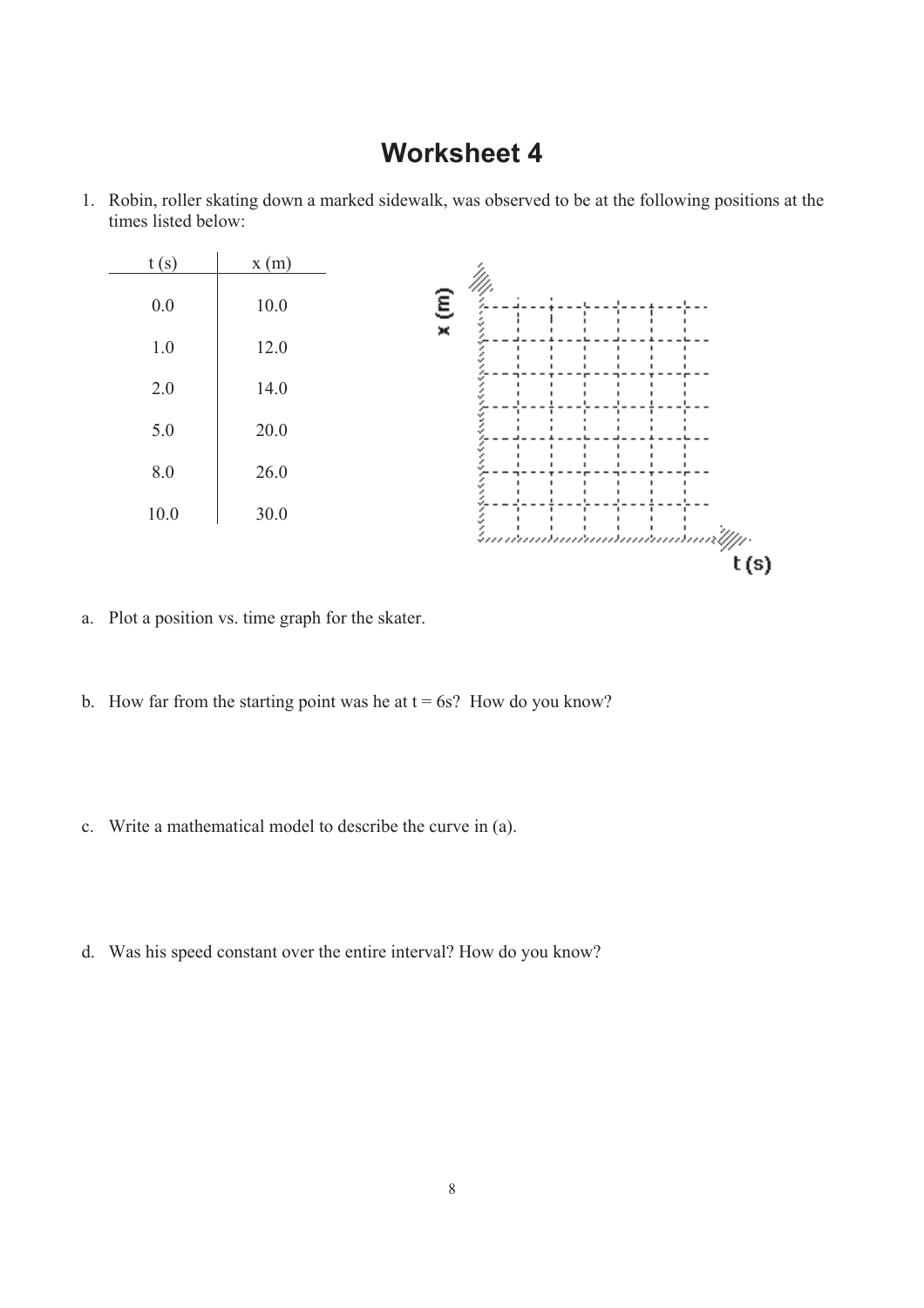

2. The following data were obtained for a second trial:

- a. Plot the position vs. time graph for the skater.
- b. How far from the starting point was he at  $t = 5s$ ? How do you know?
- c. Was his speed constant? If so, what was it?
- d. In the first trial the skater was further along at 2s than he was in the second trial. Does this mean that he was going faster? Explain your answer.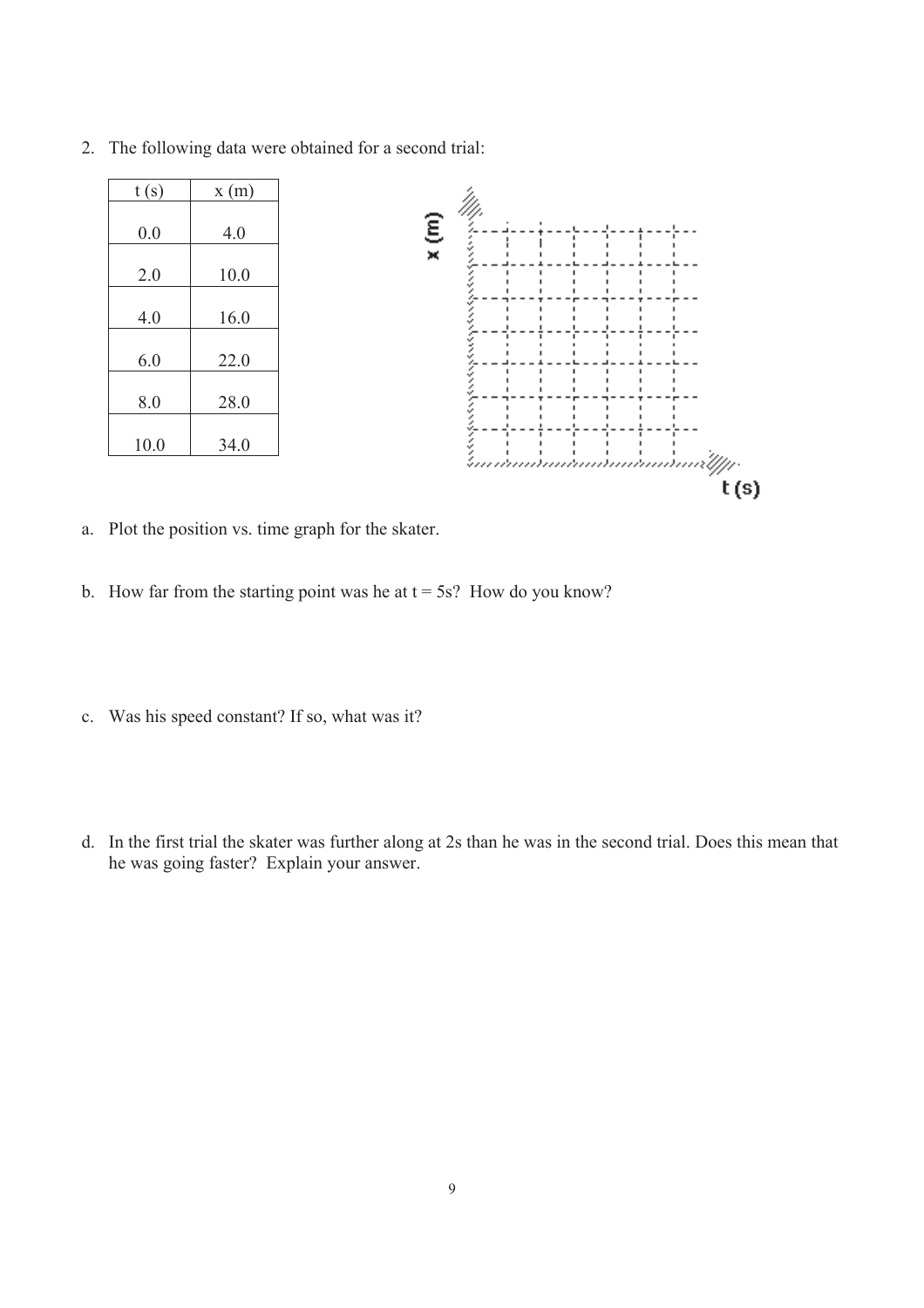3. Suppose now that our skater was observed in a third trial. The following data were obtained:



- a. Plot the position vs. time graph for the skater.
- b. What do you think is happening during the time interval:  $t = 4s$  to  $t = 6s$ ? How do you know?
- c. What do you think is happening during the time interval:  $t = 6s$  to  $t = 12s$ ? How do you know?
- d. Determine the skater's average **speed** from  $t = 0s$  to  $t = 12s$ .
- e. Determine the skater's average **velocity** from  $t = 0s$  to  $t = 12s$ .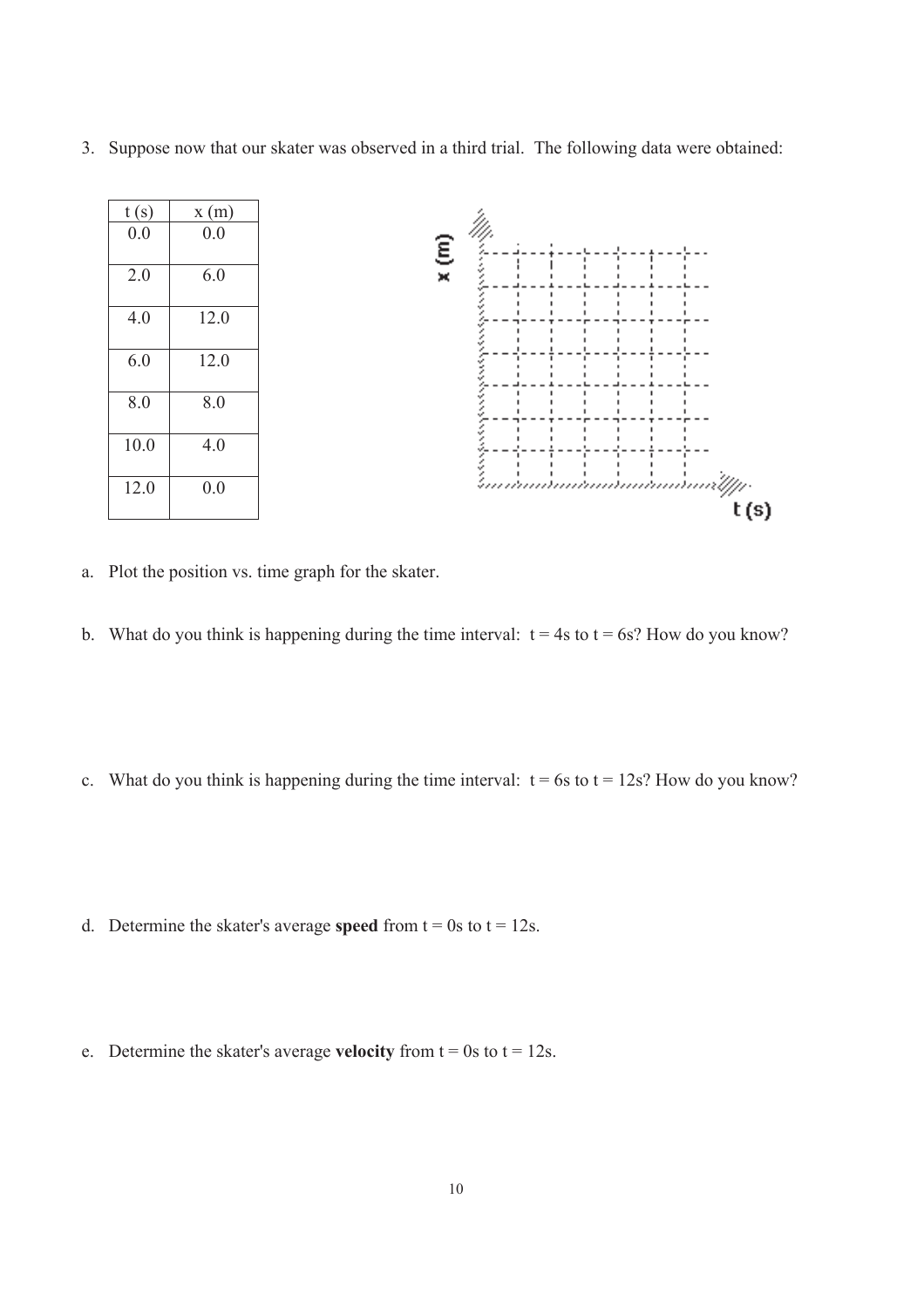2. From the position vs time data below, answer the following questions.

| t(s)                    | x(m)             |
|-------------------------|------------------|
| $\overline{0}$          | $\boldsymbol{0}$ |
| 1                       | $\overline{2}$   |
| $\overline{2}$          | $\overline{4}$   |
| $\overline{\mathbf{3}}$ | $\overline{4}$   |
| $\overline{4}$          | 7                |
| 5                       | 10               |
| 6                       | 10               |
| 7                       | 10               |
| 8                       | 5                |
| 9                       | ſ                |

- a. Construct a graph of position vs time.
- b. Construct a graph of velocity vs time.



- d. Determine the displacement from  $t = 3.0s$  to 5.0s using graph B.
- e. Determine the displacement from  $t = 7.0$  s to 9.0 s using graph B.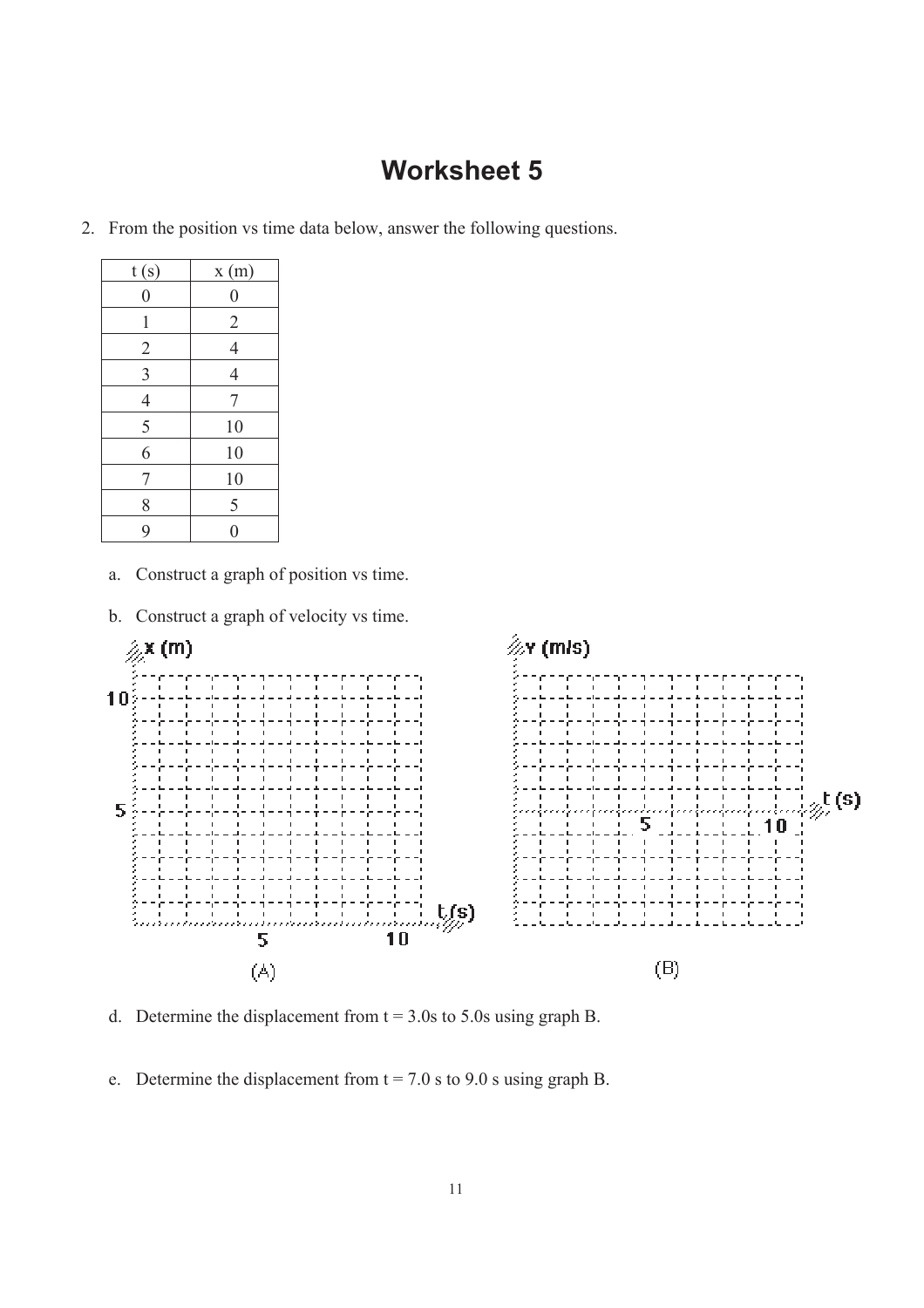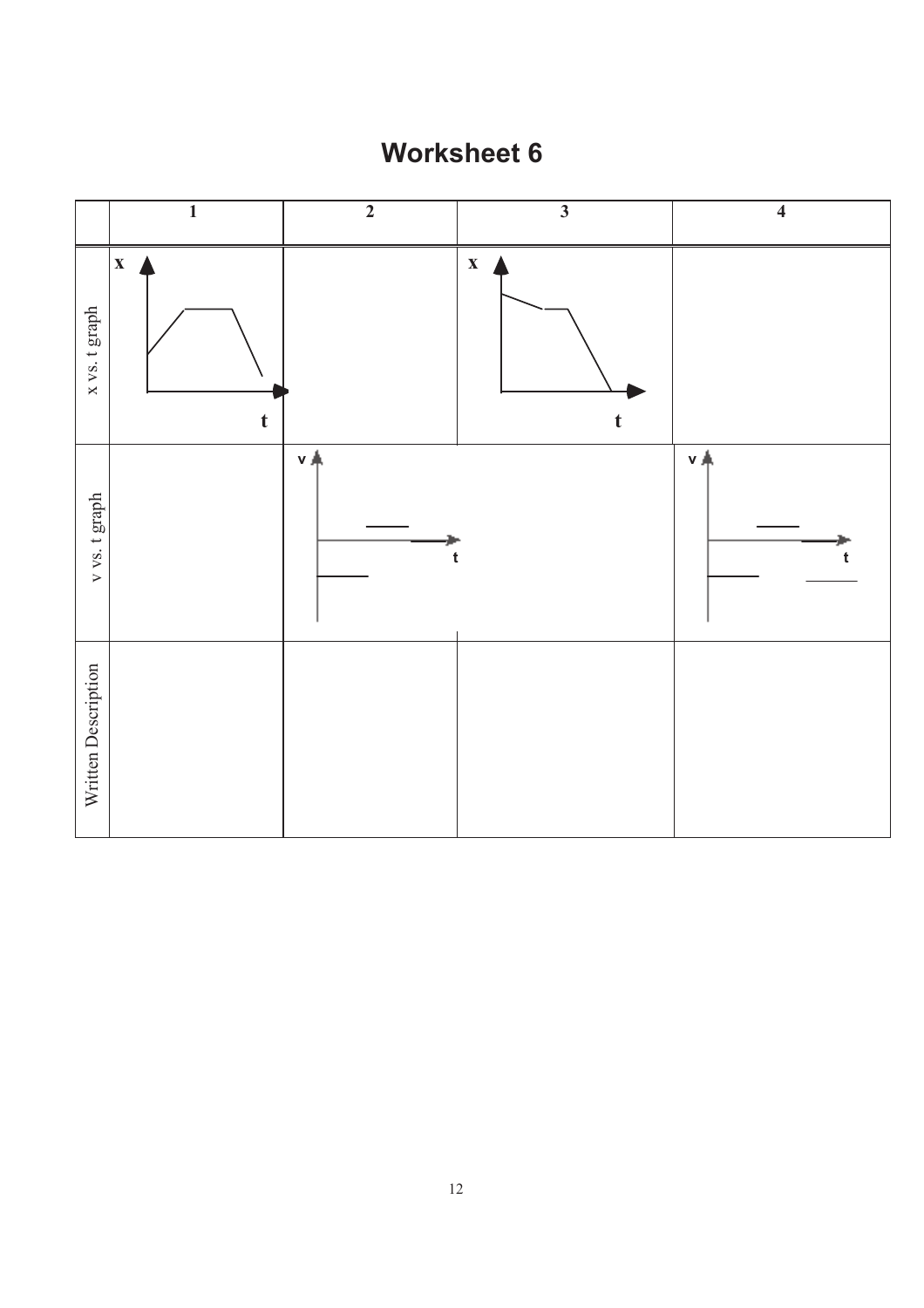|                     | 5                                                                                                                                                            | 6                                                                                                                                                                        |
|---------------------|--------------------------------------------------------------------------------------------------------------------------------------------------------------|--------------------------------------------------------------------------------------------------------------------------------------------------------------------------|
| x vs. t graph       |                                                                                                                                                              |                                                                                                                                                                          |
| $v$ vs. t graph     |                                                                                                                                                              |                                                                                                                                                                          |
| Written Description | Object moves with<br>constant positive<br>velocity for 4 seconds.<br>Then, it stops for 2<br>seconds and returns to<br>the initial position in 2<br>seconds. | Object A starts 10m to<br>the right of the origin<br>and moves to the left at<br>$2 \text{ m/s}.$<br>Object B starts at the<br>origin and moves to the<br>right at 3m/s. |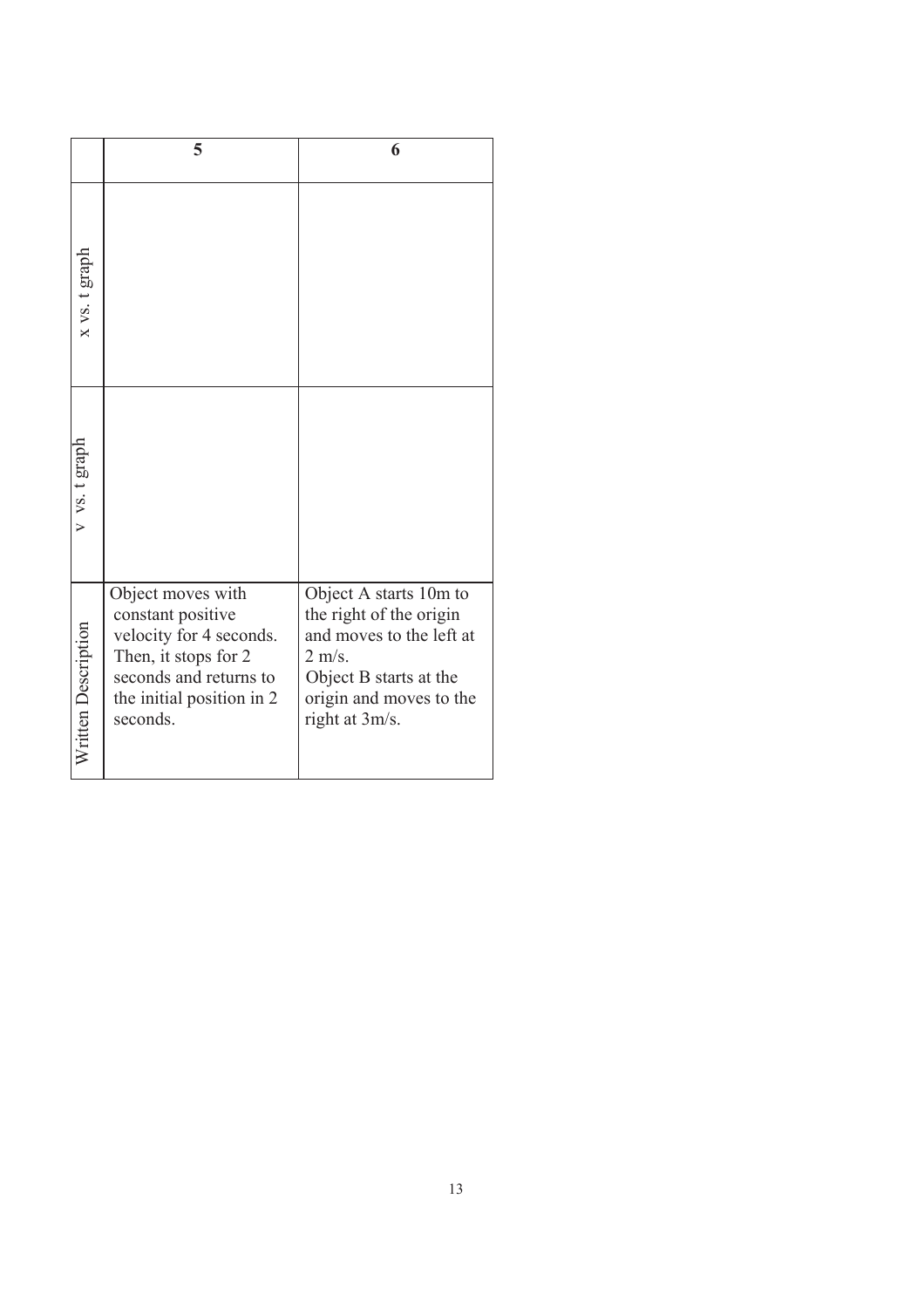### **Review**

- 1. Consider the position vs time graph at right.
	- a. Determine the average velocity of the object.
	- b. Write a mathematical equation to describe the motion of the object.
- 2. Shown at right is a velocity vs time graph for an object.
	- a. Describe the motion of the object.
	- b. Draw the corresponding position vs time graph. Number the x - axis.
	- c. How far did the object travel in the interval  $t = 1s$  to  $t = 2s$ ?
	- d. What is the total displacement? Explain how you got the answer.



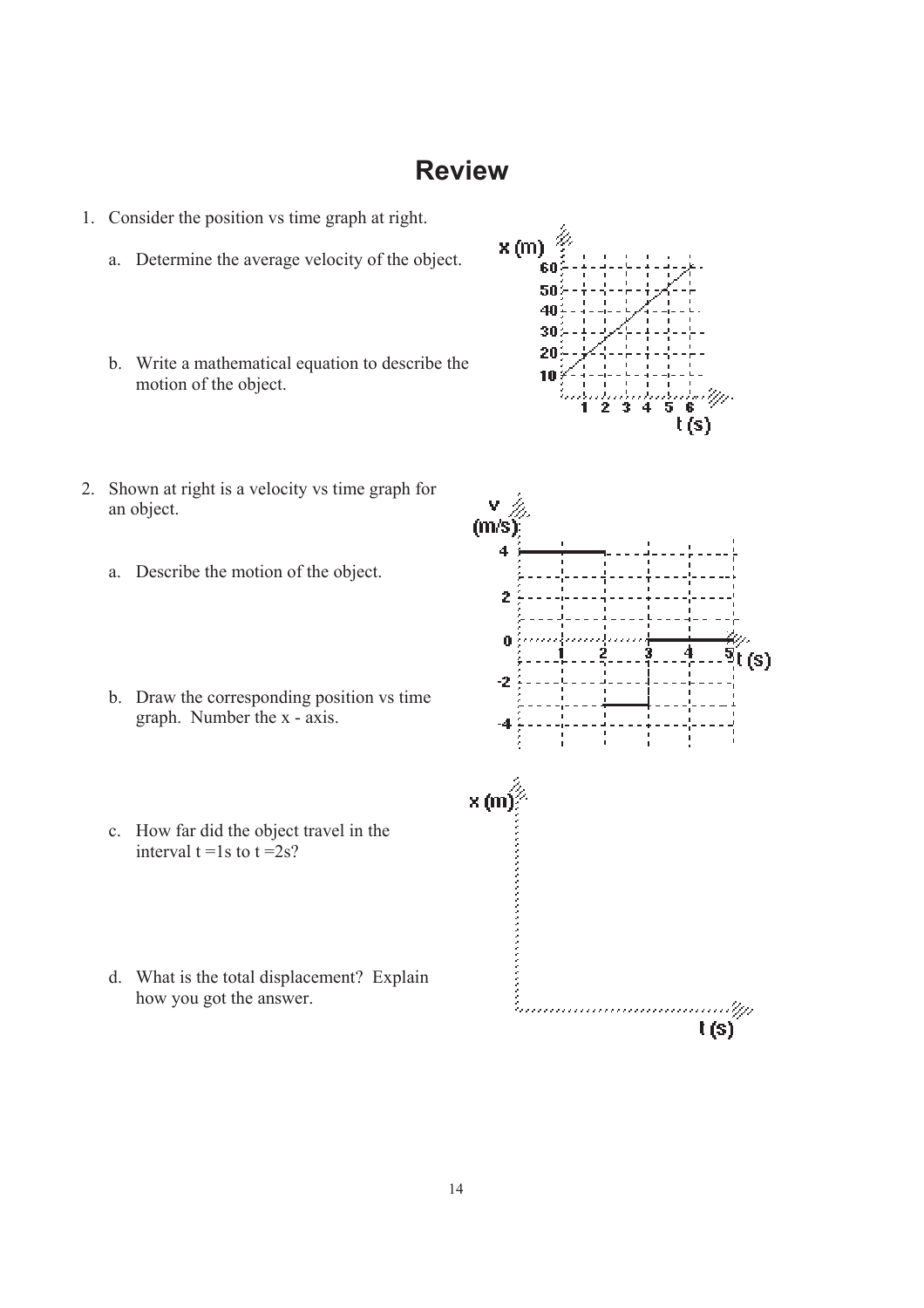- 3. Johnny drives to Wisconsin (1920 miles) in 32 hours. He returns home by the same route in the same amount of time.
	- a. Determine his average speed.
	- b. Determine his average velocity.
	- c. Compare these two values and explain any differences.
- 4. Consider the v vs t graph below.



a. Describe the behavior of the object depicted in the graph.

- 5. A race car travels at a speed of 95 m/s. How far does it travel in 12.5 s? Use the appropriate mathematical expression and show how units cancel.
- 6. A ball rolls up a hill with a velocity of 2.5 m/s. It is being accelerated with a constant  $-0.4$  m/s<sup>2</sup>. What is its velocity after 3.0 s?
- 7. A race car slows from 50 m/s to 22.3 m/s in 2.8 s. What is the cars acceleration?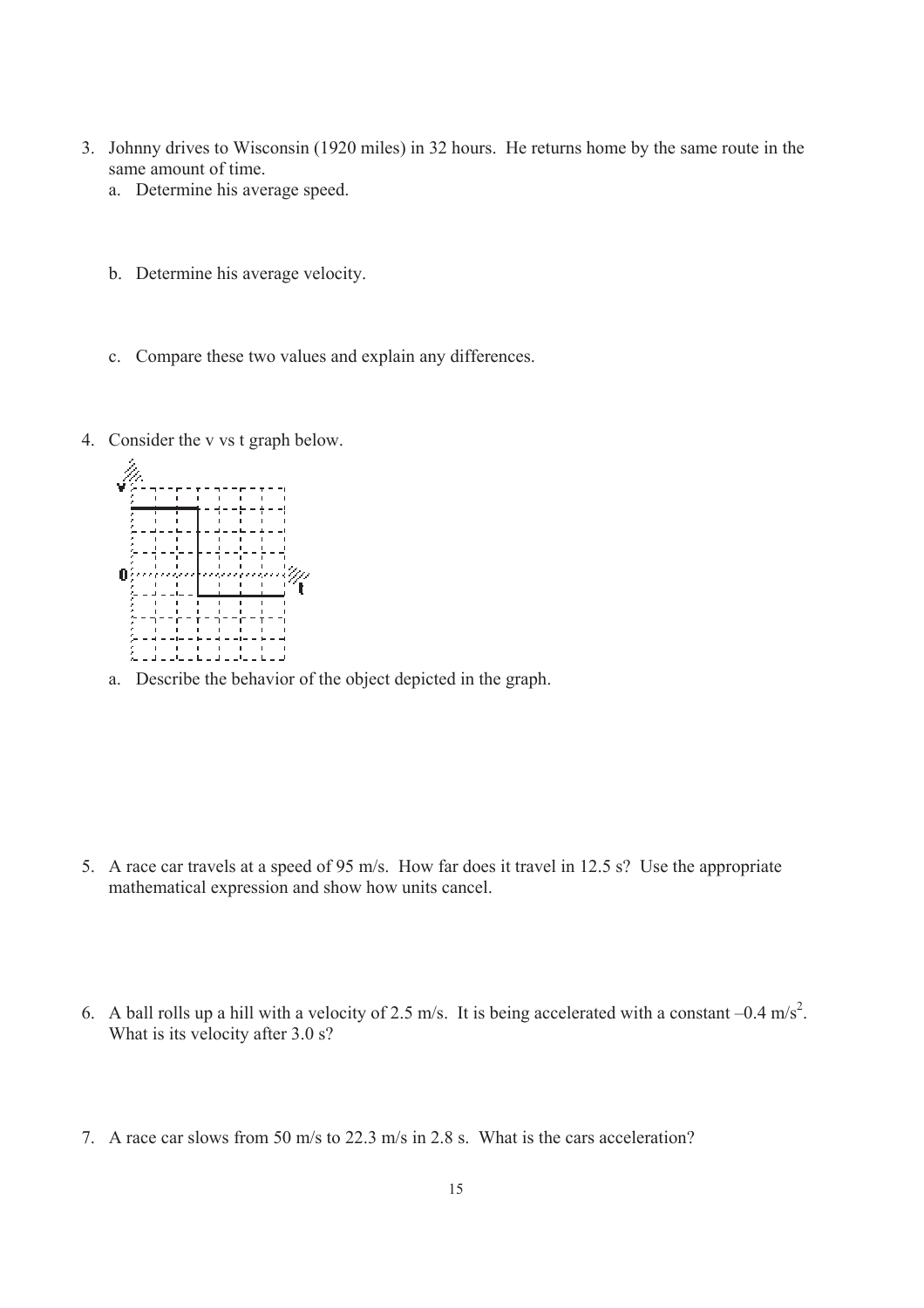## **Worksheet 7: Stacks of kinematics curves**

Given the following position vs time graphs, sketch the corresponding velocity vs time and acceleration vs time graphs.



16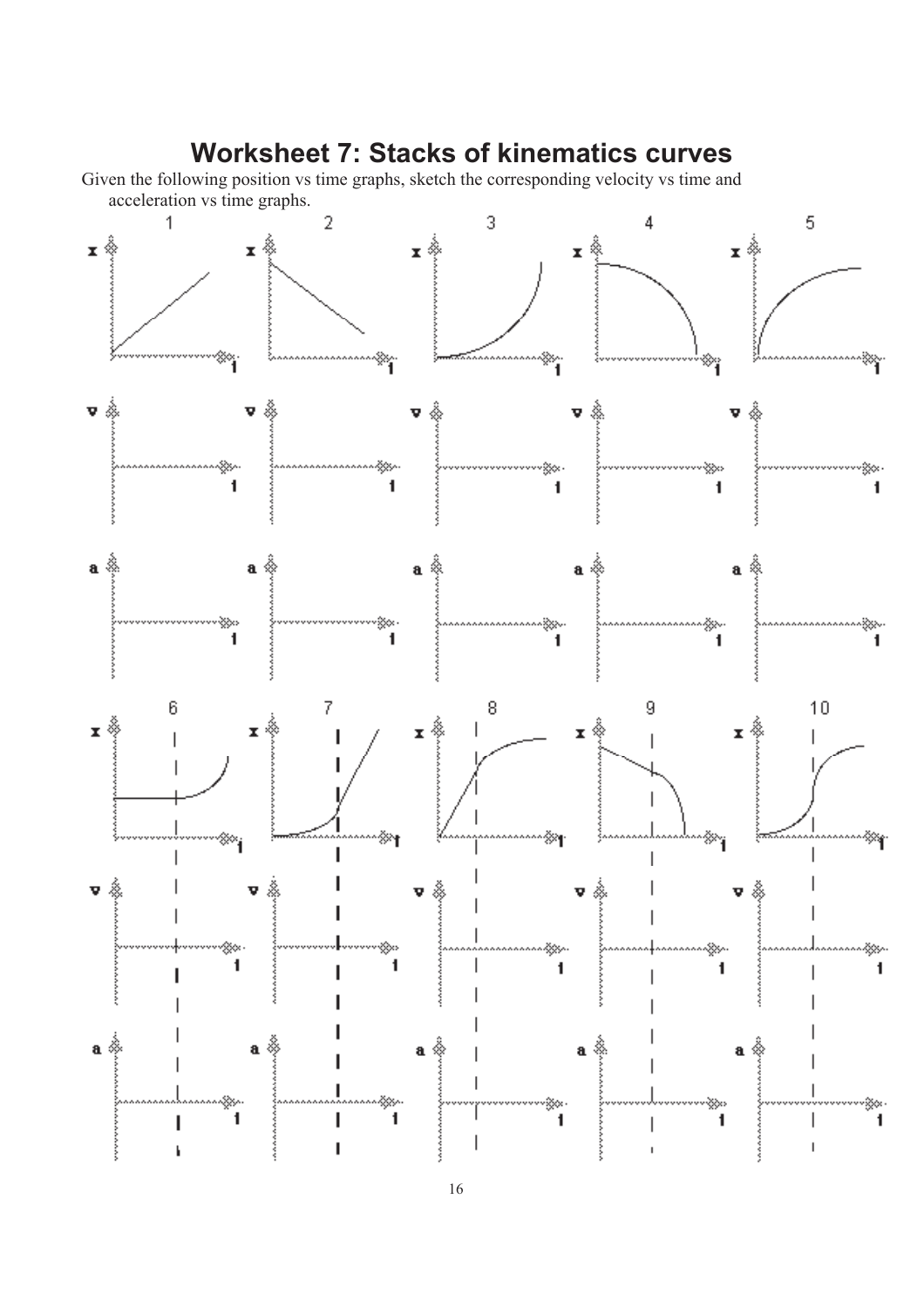

For the following velocity vs. time graphs, draw the corresponding position vs. time and a-t graphs